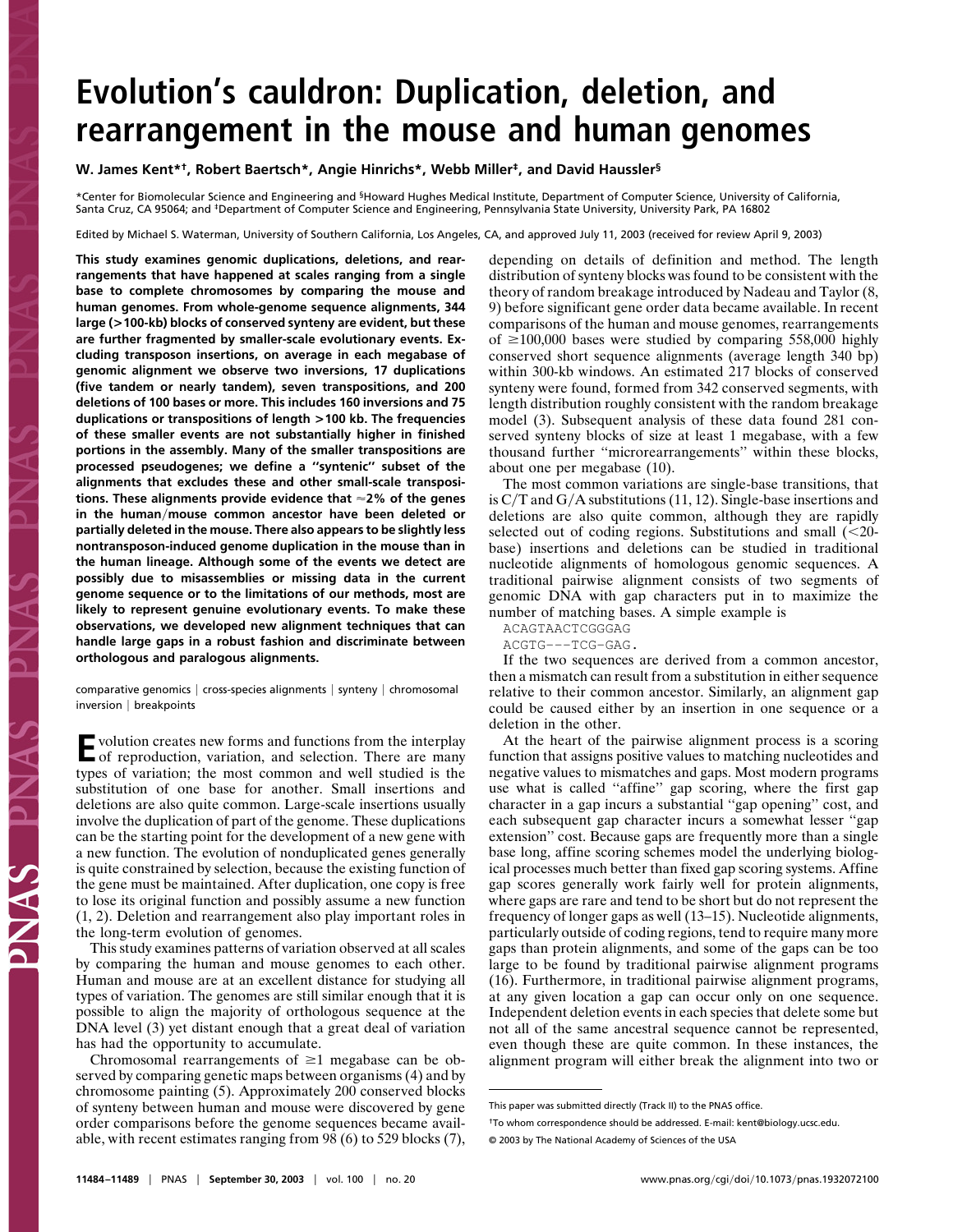

**Fig. 1.** Mouse/human alignments at Actinin  $\alpha$ -3 before and after chaining and netting, as displayed at the genome browser at http://genome.ucsc.edu. The RefSeq genes track shows the exon/intron structure of this human gene, which has an ortholog as well as several paralogs and pseudogenes in the mouse. The all BLASTZ Mouse track shows BLASTZ alignments colored by mouse chromosome. The orthologous gene is on mouse chromosome 19, which is colored purple. Although BLASTZ finds the homology in a very sensitive manner, it is fragmented. The chained BLASTZ track shows the alignments after chaining. The chaining links related fragments. The orthologous genes and paralogs are each in a single piece. The chaining also merges some redundant alignments and eliminates a few very low-scoring isolated alignments. The Mouse/Human Alignment Net track is designed to show only the orthologous alignments. In this case, there has been no rearrangement other than moderate-sized insertions and deletions, so the net track is quite simple. Clicking on a chain or net track allows the user to open a new browser on the corresponding region in the other species.

force nonhomologous bases to align. Traditional programs are also not able to accommodate inversions, translocations, or duplications. They can align only shorter segments of genomic DNA in which none of these events has occurred. Therefore, whereas considerable analysis of variation at the single base scale is available from traditional sequence alignments to complement the analysis of large-scale rearrangements, analyzing variation at the middle scales is still an interesting challenge. The role of segmental duplication of several thousand to several million bases in our own evolution (17) is one indication of the importance of variation at the middle scales.

In this article, we describe automated methods for linking together traditional alignments into larger structures, chains and nets, that can effectively bridge the gap between chromosome painting and sequence alignment (Fig. 1). These methods can accommodate inversions, translocations, duplications, largescale deletions, and overlapping deletions. We apply these tools to BLASTZ-generated alignments (18) to investigate the patterns of variation that have occurred at all scales since the divergence of the mouse and human lineages.

## Methods

The November 2002 freeze of the human genome and the February 2002 freeze of the mouse genome were taken from http://genome.ucsc.edu. The two genomes were aligned by the BLASTZ program as described in ref. 18, except that in addition to masking out transposon repeats [identified by REPEATMASKER (19)], simple repeats of period 12 or less found by TANDEM REPEAT FINDER (20) were masked out, and the artifact-prone "chrUn" mouse sequence, a sequence that could not be assembled into sizeable contigs or effectively mapped to the mouse chromosomes, was excluded. The BLASTZ alignments were converted to axt format (see ref. 18) by using the program LAVTOAXT.

By using the same nucleotide scoring matrix as BLASTZ but a novel piecewise linear gap scoring scheme, a new program, AXTCHAIN, formed maximally scoring chained alignments out of the gapless subsections of the input alignments (Fig. 1). A chained alignment (or ''chain'') between two species consists of an ordered sequence of traditional pairwise nucleotide alignments (''blocks'') separated by larger gaps, some of which may be simultaneous gaps in both species. The order of blocks within the chain must be consistent with the genomic sequence order in both species. Thus, a chain cannot have local inversions, translocations, or duplications among the parts of the DNA that it aligns. However, a chain is allowed to skip over segments of DNA in either or both species. In particular, intervening DNA in one species that does not align with the other because it is locally inverted or has been inserted in by lineage-specific translocation or duplication is skipped over during construction of the chain. Thus, the chain can represent widely scattered pieces of genomic DNA in the two contemporary species that are in fact descended from a single genomic segment in the common ancestor without rearrangement.

To build chains efficiently, AXTCHAIN uses a variation of the k-dimensional tree (kd-tree) based algorithm described in ref. 21. To detect cases of overlapping deletions in both species, scoring is defined such that the alignment program will typically open a simultaneous gap rather than forcing alignments of nonhomologous regions, because penalties incurred by a run of mismatches exceed the simultaneous gap penalty. This strategy for allowing simultaneous gaps also helps cope with local inversions and missing sequence (blocks of Ns) in unfinished genomes. The resulting chains often span multiple megabases.

For many purposes, one wants to select only a single best alignment for every region of the human genome. Previously (18), we developed a program, AXTBEST, for this purpose. However, the chains in many ways represent a better substrate for picking the ''best'' alignment than single BLASTZ alignments. We developed a new program, CHAINNET, to improve on this process. In this program, all bases in all chromosomes are initially marked as unused. The chains are then put into a list sorted with the highest-scoring chain first. The program goes into a loop, at each iteration taking the next chain off of the list, throwing out the parts of the chain that intersect with bases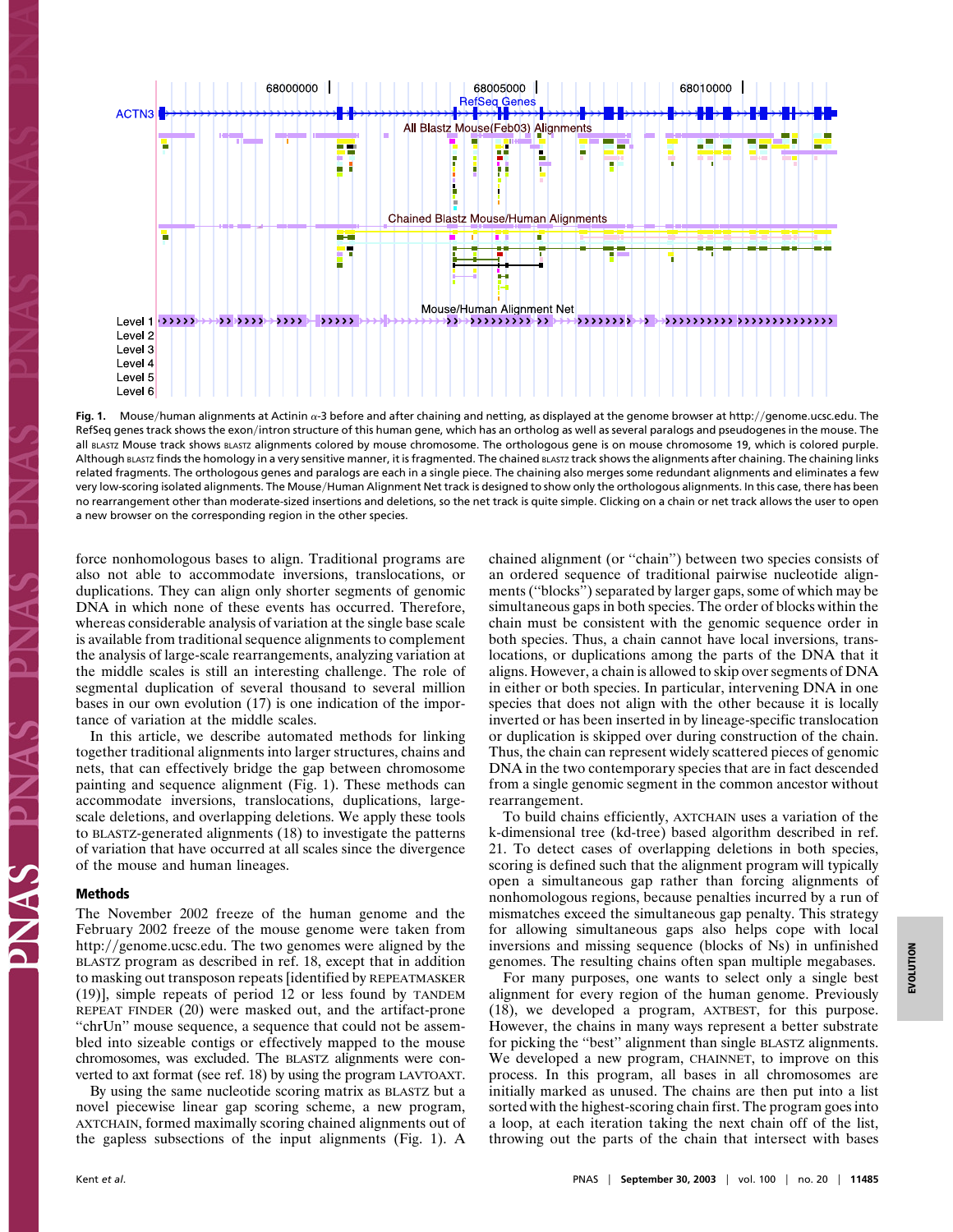| Table 1. Comparison of BLASTZ alignments/chains before and      |  |  |  |  |
|-----------------------------------------------------------------|--|--|--|--|
| after processing with AXTCHAIN and after building the human net |  |  |  |  |

|                                  | <b>BLASTZ</b> | <b>AXTCHAIN</b> |
|----------------------------------|---------------|-----------------|
| Number of alignments/chains      | 8,560,148     | 147,445         |
| Longest human span, bp           | 63,780        | 115,044,604     |
| Average human span, bp           | 608           | 22,830          |
| Most aligning bases, bp          | 59,559        | 27,056,473      |
| Average aligning bases, bp       | 574           | 7.062           |
| Bases aligned in human genome, % | 35.9          | 34.6            |

already covered by previously taken chains, and then marking the bases that are left in the chain as covered. The program uses red–black trees to keep track of which areas of a chromosome are already covered. If a chain covers bases that are in a gap in a previously taken chain, it is marked as a child of the previous chain. In this way, a hierarchy of chains is formed that we call a net. The CHAINNET program also keeps track of which bases are covered by more than one chain to help distinguish duplicated from nonduplicated regions.

The resulting net files are further annotated by the program NETSYNTENY, which notes which chains in the net are inverted relative to their parents, displaced, or on different chromosomes. Additional annotations on repeats, including lineage-specific repeats and repeats that predate the mouse/human split, are added by the NETCLASS program. Short chains embedded within a longer chain that come from regions distinct from that of the longer chain, as well as short chains between long chains at the top level of the net, are often processed pseudogenes. Because these can confound many types of analysis, we also prepared a subset of the chains that are judged to be ''syntenic.'' To be considered syntenic, a chain has to either have a very high score itself or be embedded in a larger chain, on the same chromosome, and come from the same region as the larger chain. Thus, inversions and tandem duplications are considered syntenic. The syntenic subset of the alignments was created with the NETFILTER program by using the –syn flag. Although NETFILTER does not eliminate pseudogenes that arise from tandem duplication, it does eliminate processed pseudogenes, which are much more plentiful.

Further details of these algorithms are described in the source code, which, along with Linux executables for LAVTOAXT, AXTCHAIN, CHAINNET, NETSYNTENY, NETCLASS, and NETFILTER, are available at www.soe.ucsc.edu/ $\sim$ kent. The chains and nets

are displayed alongside other annotations at the genome browser at http://genome.ucsc.edu  $(22)$  and may also be downloaded in bulk from that site.

## **Results**

The initial BLASTZ mouse alignments cover 35.9% of the human genome. This is less than the 39.9% reported in ref. 3, due to masking of the tandem repeats of period 12 and less and removal of the artifact-prone mouse sequence in ''ChrUn.'' The construction of longer chains from the initial BLASTZ alignments resulted in fewer and substantially longer alignments (Fig. 1). Chained alignment length can be measured in two different ways. We define the (human) span of a chain to be the distance in bases in the human genome from the first to the last human base in the chain, including gaps, and we define the size of the chain as the number of aligning bases in it, not including gaps. Both of these showed substantial increases due to chain construction, with the average human span increasing from 608 to 22,830 bp and the average size increasing from 574 to 7,062 bp. Because many smaller BLASTZ alignments were often merged into a single longer chain, there was also a substantial reduction in the total number of alignments involved in the human–mouse comparison, from  $\approx 8.5$  million to  $\approx 150,000$ . In some cases, small low-scoring BLASTZ alignments are discarded after chaining as well. This results in a decrease from 35.9% to 34.6% of the bases in human genome being aligned to mouse. These and other comparative statistics are listed in Table 1.

The genomewide collection of these chains was used to study the length distribution of gaps induced by indels of all sizes since the divergence of these species, from single base to multikilobase-size indels. The affine gap score model conventionally used in sequence alignment programs corresponds to a statistical model where indel sizes follow a geometric distribution, in which the number of gaps of size  $N + 1$  would be a constant fraction of the number of gaps of size N for all N. The length distribution we observed violates this model. Fig. 2 shows a histogram of gap sizes observed in the set of chains we constructed, with frequency of occurrence for various indel lengths plotted on a logarithmic scale. A geometric distribution would appear as a straight line on such a plot. In actuality, the plot is fairly complex. In general, there are more short and long gaps than we would see in a geometric distribution, and there are sharp spikes in the numbers of gaps observed in the human sequence at  $\approx 300$  bases corresponding to ALU insertions (19).



Fig. 2. (a) Small insertions and deletions. (b) Large insertions and deletions and transposons. Counts of genomewide insertions and deletions plotted vs. their size. The blue line shows a combination of human insertions and mouse deletions, whereas the red line shows mouse insertions and human deletions. The vertical scale is the natural logarithm of the number of insertions/deletions of that size. In b, the counts are grouped in bins of 25. The green line shows the percentage of bases in mouse gaps of that size that are covered by human-specific transposons. The peaks in the insertion/deletion graphs appear to be due to transposons.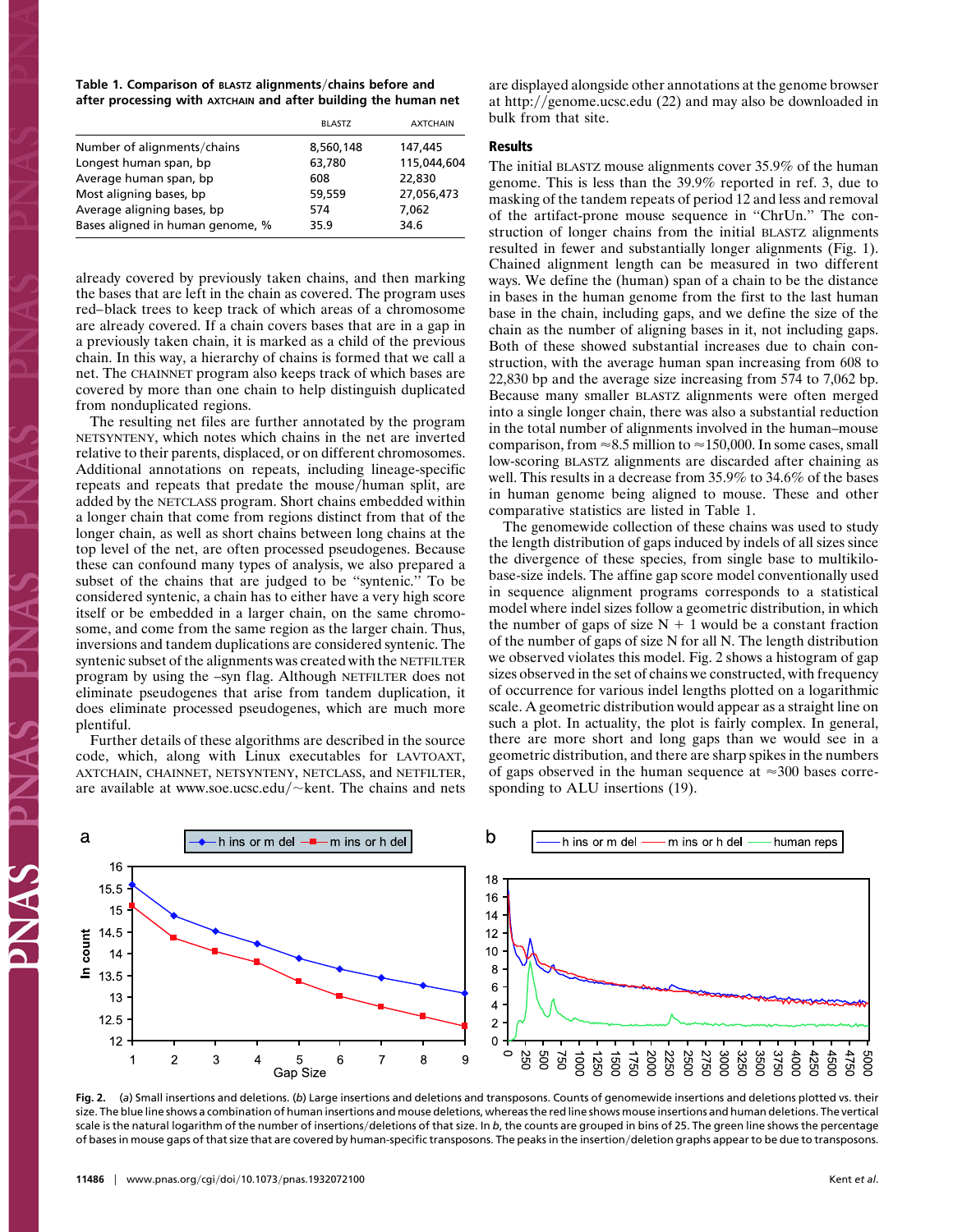

Fig. 3. (a) Log histogram of gap frequencies for gaps <50 bases long. (b) Log histogram of gap frequencies for gaps up to 1,500 bases long. (c) Log histogram of gap frequencies for gaps up to 50,000 bases long. Relative frequency of simultaneous and single gaps are shown in both sequences. The horizontal axis is used for gaps in the mouse sequence, which represent either insertions in human or deletions in mouse. The vertical axis is used for gaps in human. The log of the number of simultaneous gaps of a particular size range is converted into a level of gray to create a 2D histogram. The horizontal and vertical axes are not drawn in; the dark lines where the axis would be reflect the log frequencies of gaps that are in only one sequence. (a) Gaps of -50 bases. Gaps that are purely in mouse or purely in human are especially prominent here. (b) Gaps of 10-1,500 bases. The transposon-induced effects in Fig. 1 can also be seen here. Note also the relative concentration near the diagonal for inserts of <200 bases. This occurrence is mostly due to small inversions and locally divergent sequence. (c) Gaps of 1,000–50,000 bases. In this range, the log frequency of simultaneous gaps of a given combined (human and mouse) gap size differs roughly by a constant from the sum of the log frequencies of the individual one-sided gap sizes in each species. In this sense, these longer simultaneous gaps act as if they arise from independent gaps in each individual species.

The chains also included a substantial number of simultaneous gaps in both species (Fig. 3). For smaller gap sizes, simultaneous gaps are quite rare, but the phenomenon becomes increasingly important with increasing gap size. The frequency of large simultaneous gaps is roughly consistent with a model in which they arise from two independent indel events, one in each species (Fig. 3c).

The nested ''net'' structure of chains produced by the CHAIN-NET program was used to examine the rearrangements that have occurred since the divergence of human and mouse in the form of inversion (Fig. 4), deletion, transposition, retrotransposition, tandem duplication, and interspersed duplication. Because of various types of duplications, 52% of coding regions and 3.3% of the human genome as a whole are covered by more than one BLASTZ mouse alignment (3) even after excluding transposons. This can make it difficult to separate ortholog from paralog and gene from pseudogene. The net structure helps to disambiguate these. The net structure is not symmetric between species: the human net is constructed by allowing only the single best aligning DNA from the mouse genome to align to any single place in the human genome and the mouse net is constructed in the opposite manner. This one-sided ''best-in-genome'' requirement is not as strong as the requirement of ''reciprocal best'' matching, where only alignments that are best-in-genome for both species are allowed. The latter prohibits the investigation of lineage-specific duplications by cross-species alignments, because it allows at most one copy of the duplicated region to align to the other species, and often not even one copy can be fully aligned. With human and mouse, this results in a substantial reduction of the total amount of genomic DNA covered by cross-species alignments. We found that requiring reciprocal-best alignment reduces the coverage in the human net by 11%, and in the mouse net by 9%. These numbers are quite close, suggesting that a similar level of duplication has been occurring in both genomes since the common ancestor. In what follows, we will explore the human net further, constructed as described in Methods, without the reciprocal best requirement.

On the basis of analysis of the human net, the frequency of various rearrangements on the draft mouse sequence as a whole and on the 48-million-base (2%) subset of the sequence that is finished is shown in Table 2. Overall rearrangement patterns were very similar in the finished subset of the mouse genome as in the genome as a whole. The same held for the finished subset of the human genome (data not shown). There were significantly more local duplications in the finished subset, likely reflecting the collapse of local duplications, a common artifact of the



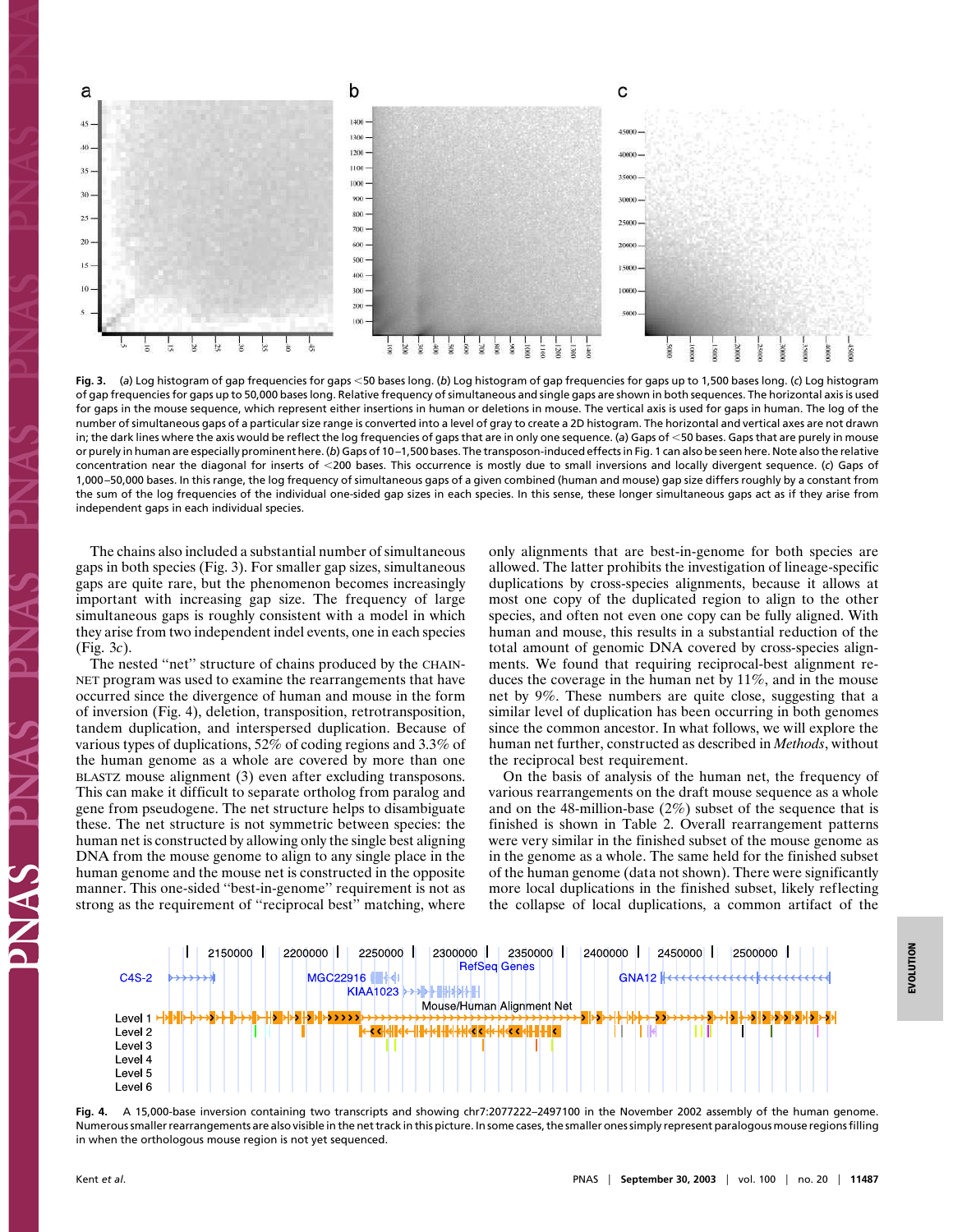

Fig. 5. Distribution of the spans of all 147,445 chains in the human net. The distribution consists of a bimodal portion for short chains of span  $<$  10<sup>5</sup> and a flat tail for 579 long chains of size between 10<sup>5</sup> and  $\approx$  10<sup>8</sup>.

whole-genome shotgun assembly techniques used in the mouse. In general, the most common type of rearrangement is a section of the genome being duplicated and inserted in a different chromosome (nonsyntenic duplication). Most of these appear to be processed pseudogenes. Nonsyntenic apparent transpositions were also surprisingly common.

The distribution of the spans of the chains from the human net (Fig. 5) shows a roughly bimodal distribution for the chains that span <100,000 bases ("short chains") and a long flat tail consisting of 579 chains that span between 100,000 and  $\approx$ 115 million bases (''long chains,'' average length 983 kb). The long chains combined span 90.9% of the human genome (excluding  $gaps > 100,000$  bases in individual chains) and their aligned bases cover 32.9% of the bases in the human genome. In contrast, all chains together (including arbitrarily large gaps in individual chains) span 96.3% of the human genome and align to 34.6% of it. Thus the long chains alone (without their long gaps) span 94.4% of the bases spanned by all chains and include 95.1% of all aligned bases.

Of the 579 long chains, 344 appear at the top level of the net and form large primary units of synteny with the mouse. The locations of these chains are largely in agreement with the regions of synteny with mouse identified in earlier studies (see Discussion). The remaining 235 long chains appear at lower levels of the net because they are embedded within the gaps of these primary synteny chains. Of these, 160 represent inversions, 29 represent duplications or translocations of nearby regions on the same chromosome, and 46 represent distant duplications or translocations at great distance on the same chromosome or between chromosomes. Some of these were also detected in earlier studies.

In addition to the 344 long chains at the top level of the net, there are 19,800 short chains at the top level and many more at lower levels. The short chains at the top level often appear in long runs in regions where no significant synteny between the human and mouse genomes was previously found and constitute what appear to be hot spots for rearrangements or duplications. In these regions, the best alignment in the other species shifts rapidly from one chromosome to another. Many of these regions contain clusters of genes from families that have undergone recent lineage-specific expansions. They include many genes involved in the immune system, olfactory receptors (23), and Krüppel-associated box C2H2-type zinc fingers, which are known to have been highly duplicated and mobile in mammalian evolution (24). For a table of such regions, see Table 3, which is published as supporting information on the PNAS web site, www.pnas.org.

Because the 344 large chains that are at the top level of the net are similar to the regions of synteny identified in earlier studies, the distribution of their spans agrees roughly with the simple random breakage model that has worked well in previous synteny (8). However, the presence of large numbers of small chains suggests that other processes may be at work not only within but also between the synteny blocks defined by the long chains. These intervening short chains cannot be explained as

| Table 2. Rearrangement statistics of the mouse genome relative to human |  |  |  |
|-------------------------------------------------------------------------|--|--|--|
|-------------------------------------------------------------------------|--|--|--|

|                                      | Genomewide frequency<br>(events per megabase) | Finished frequency<br>(events per megabase) | Genome median<br>size | Finished median<br>size |
|--------------------------------------|-----------------------------------------------|---------------------------------------------|-----------------------|-------------------------|
| Inversion                            | 2.0                                           | 1.8                                         | 814                   | 762                     |
| Inversion $+$ local duplication      | 0.5                                           | 1.0                                         | 275                   | 302                     |
| Inversion $+$ local part duplication | 0.7                                           | 0.8                                         | 517                   | 1235                    |
| Local move                           | 0.8                                           | 1.0                                         | 204                   | 246                     |
| Local duplication                    | 1.9                                           | 4.0                                         | 211                   | 351                     |
| Local part duplication               | 0.9                                           | 1.2                                         | 343                   | 388                     |
| Syntenic move                        | 0.8                                           | 1.6                                         | 223                   | 322                     |
| Syntenic duplication                 | 1.3                                           | 1.2                                         | 283                   | 286                     |
| Syntenic part duplication            | 0.7                                           | 0.8                                         | 474                   | 946                     |
| Nonsyntenic move                     | 5.0                                           | 5.2                                         | 104                   | 109                     |
| Nonsyntenic duplication              | 11.9                                          | 11.6                                        | 235                   | 228                     |
| Nonsyntenic part duplication         | 4.6                                           | 4.6                                         | 282                   | 256                     |
| Mouse 1 base gaps                    | 1,461.8                                       | 1,513.4                                     |                       |                         |
| Mouse 10 base gaps                   | 39.7                                          | 46.4                                        | 10                    | 10                      |
| Mouse gaps $\geq 100$                | 68.8                                          | 80.8                                        | 207                   | 201                     |
| Double gaps $\geq$ 100               | 398.6                                         | 419.9                                       | 444                   | 411                     |
| H likely deletion $\geq$ 100         | 230.0                                         | 223.5                                       | 685                   | 633                     |

The finished columns show rearrangements within the 96.3 megabases of mouse sequence that were finished in this assembly. The genome columns refer to the entire 2.47-gigabase mouse assembly. A move or inversion involves no duplicated sequence. ''Duplication'' means at least 80% of the aligning bases of the rearranged chain align to multiple places in the human genome. ''Part duplication'' means some sequence, but -80% is duplicated. The moves and duplications of -100,000 bases are considered local. Syntenic moves and duplications are on the same chromosome but 100,000 bases away and may be inverted as well. Nonsyntenic moves and duplications fill gaps in a chain with sequence from another chromosome. The "single gaps ≥100" row shows gaps of 100 or more bases in mouse and 0 bases in human. The "double gaps  $\geq 100$ " row shows gaps of 100 or more in mouse and  $>0$  bases in human. The "h likely deletion ≥100" row counts gaps in the mouse genome that are not the result of human lineage-specific transposons or Ns, and that are at least 100 bases.

NAS PI